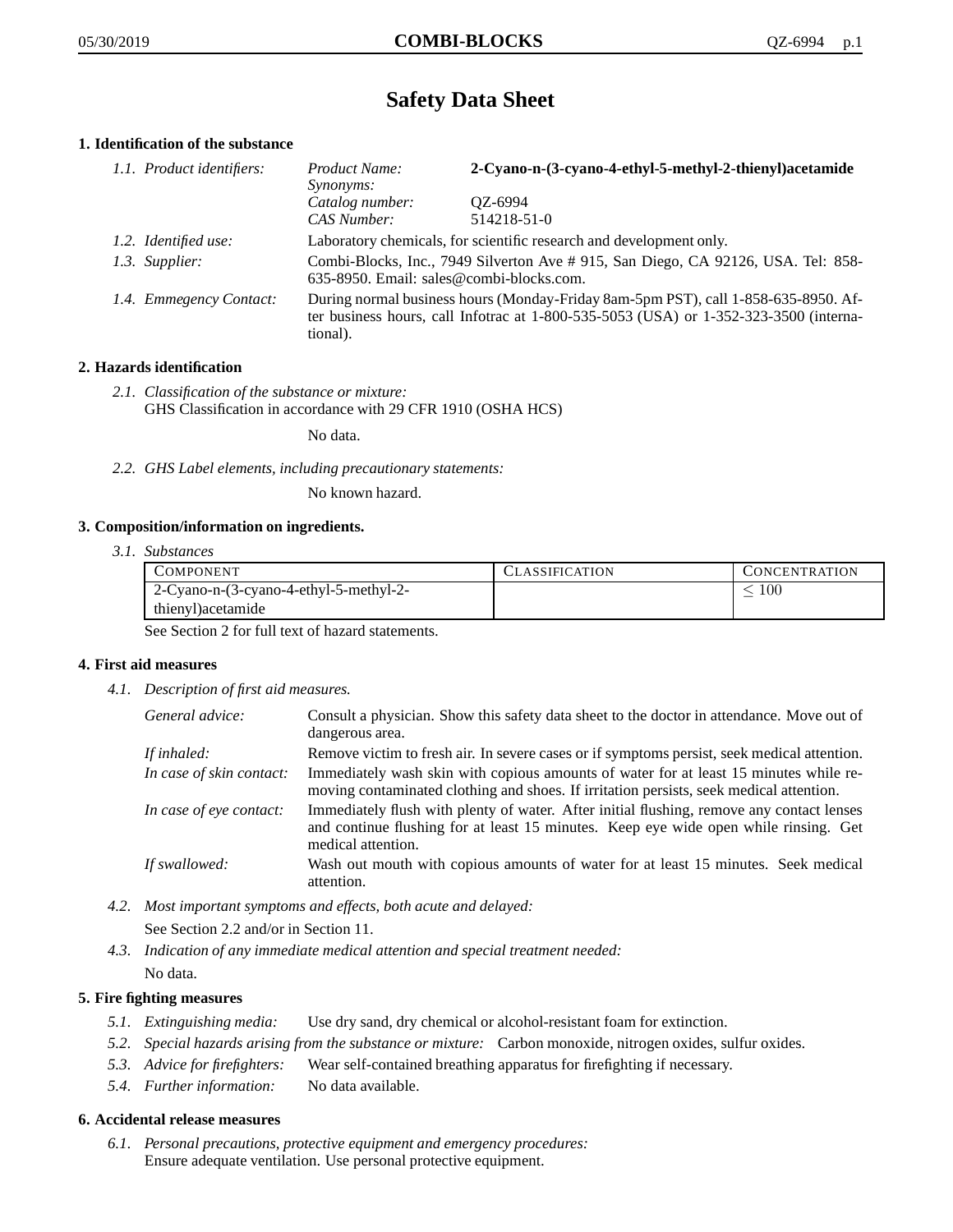- *6.2. Environmental precautions:* Should not be released into the environment. See Section 12 for additional ecological information.
- *6.3. Methods and materials for containment and cleaning up:* Sweep up or vacuum up spillage and collect in suitable container for disposal.
- *6.4. Reference to other sections:* Refer to protective measures listed in Sections 8 and 13.

# **7. Handling and storage**

- *7.1. Precautions for safe handling:* Avoid contact with skin and eyes. Avoid inhalation of vapour or mist. Keep away from sources of ignition - No smoking. Take measures to prevent the build up of electrostatic charge. For precautions see section 2.2.
- *7.2. Conditions for safe storage, including any incompatibilities:* Keep container tightly closed in a dry and well-ventilated place. Containers which are opened must be carefully resealed and kept upright to prevent leakage.
- *7.3. Specific end use(s):* Laboratory chemicals, for scientific research and development only.

## **8. Exposure Controls / Personal protection**

- *8.1. Control parameters:*
- *Components with workplace control parameters:* Contains no substances with occupational exposure limit values. *8.2. Exposure controls:*

*Appropriate engineering controls:* Ensure that eyewash stations and safety showers are close to the workstation location. Ensure adequate ventilation, especially in confined areas.

*Personal protective equipment:*

| Eye/face protection:    | Wear appropriate protective eyeglasses or chemical safety goggles as described by OSHA's<br>eye and face protection regulations in 29 CFR 1910.133 or European Standard EN166.                                                                                                                                         |
|-------------------------|------------------------------------------------------------------------------------------------------------------------------------------------------------------------------------------------------------------------------------------------------------------------------------------------------------------------|
| Skin protection:        | Handle with gloves. Gloves must be inspected prior to use. Use proper glove removal<br>technique (without touching glove's outer surface) to avoid skin contact with this product.<br>Dispose of contaminated gloves after use in accordance with applicable laws and good<br>laboratory practices. Wash and dry hands |
| <b>Body Protection:</b> | Complete suit protecting against chemicals, Flame retardant antistatic protective clothing.,<br>The type of protective equipment must be selected according to the concentration and<br>amount of the dangerous substance at the specific workplace.                                                                   |
| Respiratory protection: |                                                                                                                                                                                                                                                                                                                        |

Control of environmental exposure: Prevent further leakage or spillage if safe to do so. Do not let product enter drains.

#### **9. Physical and chemical properties**

*9.1. Information on basic physical and chemical properties*

| (a)      | Appearance:                                   | No data  |
|----------|-----------------------------------------------|----------|
| (b)      | Odour:                                        | No data  |
| (c)      | Odour Threshold:                              | No data  |
| (d)      | pH:                                           | No data  |
| (e)      | Melting point/freezing point:                 | No date. |
| (f)      | Initial boiling point and boiling range:      | No data  |
| (g)      | Flash point:                                  | No data  |
| (h)      | Evaporatoin rate:                             | No data  |
| (i)      | Flammability (solid, gas):                    | No data  |
| (i)      | Upper/lower flammability or explosive limits: | No data  |
| $\rm(k)$ | Vapour pressure:                              | No data  |
| (1)      | Vapour density:                               | No data  |
| (m)      | Relative density:                             | No data  |
| (n)      | Water solubility:                             | No data  |
| $\circ$  | Partition coefficient: n-octanol/water:       | No data  |
| (p)      | Auto-ignition:                                | No data  |
| (q)      | Decomposition temperature:                    | No data  |
| (r)      | Viscosity:                                    | No data  |
| (s)      | Explosive properties:                         | No data  |
| (t)      | Oxidizing properties:                         | No data  |